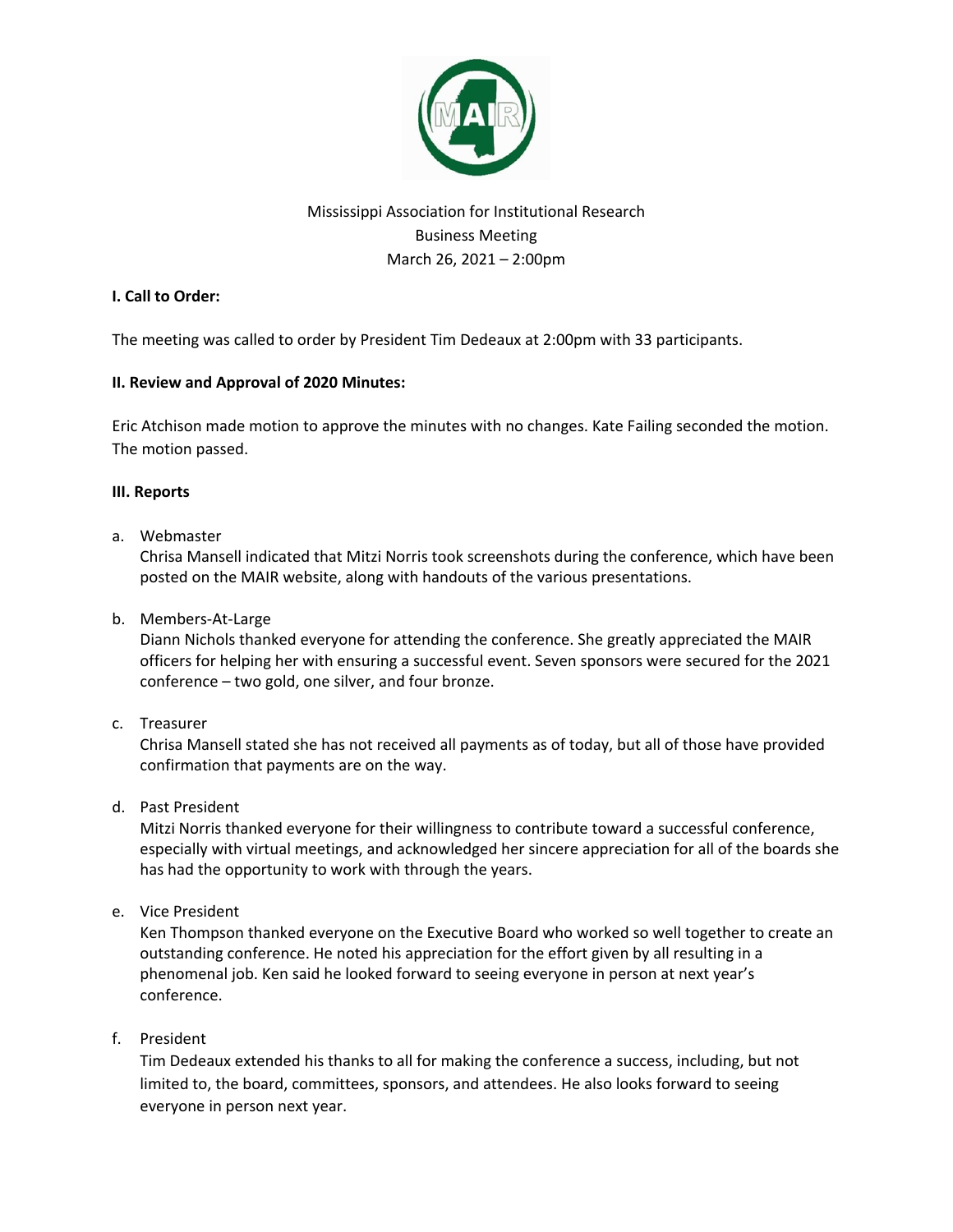

# **IV. Old Business**

No old business items were presented for discussion.

#### **V. New Business**

# **Awards**

- a. Unsung Hero Award Elizabeth T. Edwards, Itawamba Community College
- b. Jim Nichols Award Suzanne Simpson, University of Alabama in Huntsville
- c. Best Presentation Award for 2020\*

Dr. Kelli Hefner and Amber Nelms – *Assessment Paradise: How My Institution went to MAUI (Making Assessment Understood for Improvement*

\*Best Presentation Award is automatically accepted for AIR's conference program list.

## **VI. Officer Elections**

As stated in the By-Laws, the following officer positions were filled by succession/term requirements for 2021-22:

| Past President          | Tim Dedeaux, Pearl River College            |
|-------------------------|---------------------------------------------|
| President               | Ken Thompson, Millsaps College              |
| Treasurer (2-year term) | Chrisa Mansell, Delta State University      |
| Webmaster               | Chrisa Mansell, Delta State University      |
| Webmaster               | Amber Nelms, Northeast MS Community College |

Officer Elections for 2021-22:

| Vice President           | Stephanie Diffey, Holmes Community College |
|--------------------------|--------------------------------------------|
| Secretary                | Cecila King, Mississippi State University  |
| Member-at-Large (2-year) | Adam Swanson, MGCCC*                       |
| Member-at-Large (4-year) | Demetria White. Tougaloo College           |

\*Adam Swanson was elected 2-year member at large. The results were initially erroneously announced, but have since been corrected